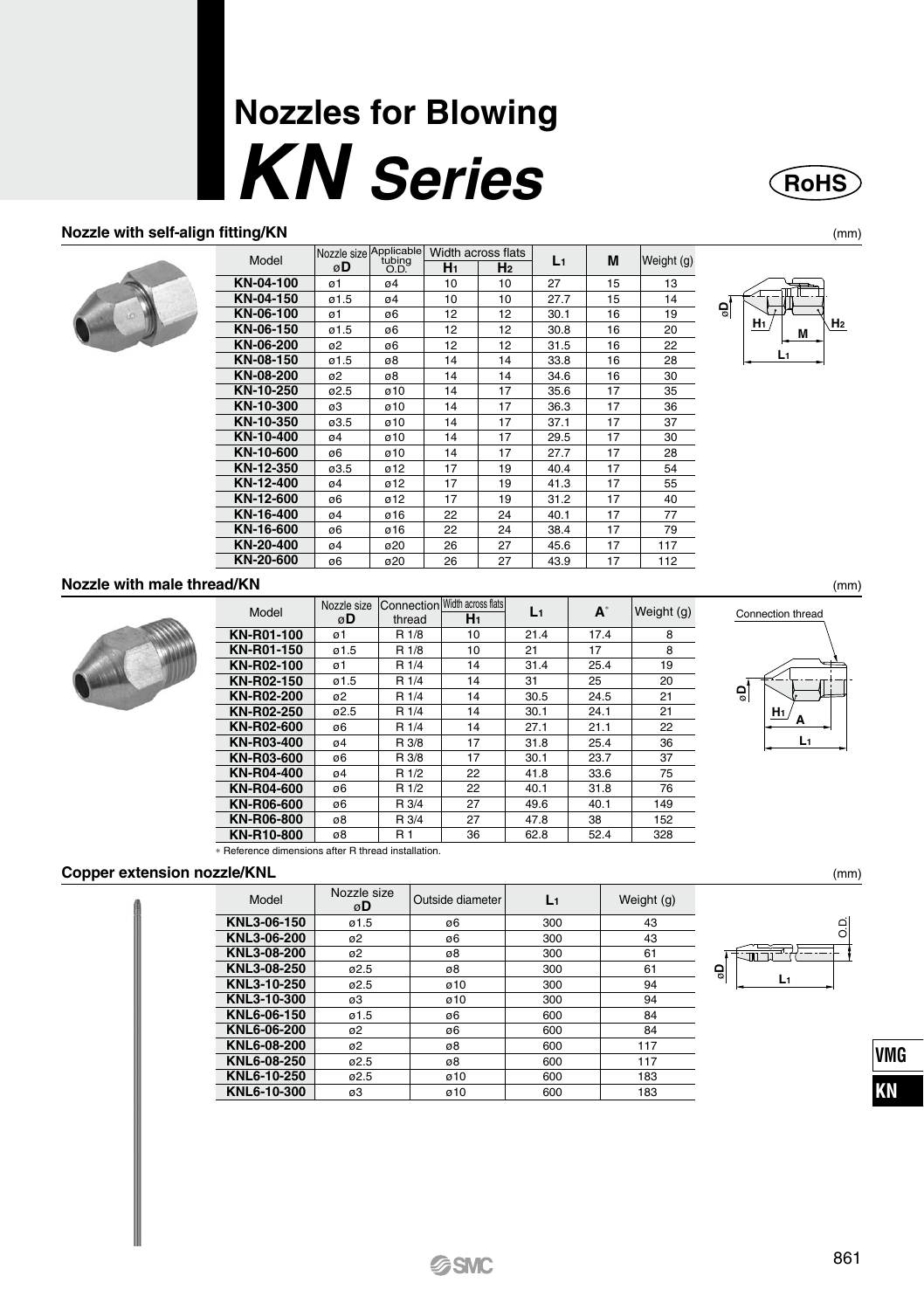## *KN Series*

#### **Nozzle for One-touch fitting/KN** (mm)

**Connecting products with metal rods** Products with metal rods cannot be con-nected to the KQ2 series One-touch fittings. If connected, the metal rod cannot be re-tained by the chuck of the One-touch fitting and products with metal rods may project during pressurization, causing serious personal injury or accident. For details about One-touch fittings that can connect products with metal rods, contact SMC.

| Model      | Nozzle size<br>øD | Applicable<br>fitting size ød | L1   | А    | Weight (g) |
|------------|-------------------|-------------------------------|------|------|------------|
| KN-Q06-100 | ø1                | ø6                            | 35   | 18   | 5          |
| KN-Q06-150 | ø1.5              | ø6                            | 35   | 18   | 5          |
| KN-Q06-200 | ø2                | ø6                            | 35   | 18   | 5          |
| KN-Q08-150 | 01.5              | ø8                            | 39   | 20.5 | 9          |
| KN-Q08-200 | ø2                | ø8                            | 39   | 20.5 | 9          |
| KN-Q10-200 | ø2                | ø10                           | 43   | 22   | 16         |
| KN-Q10-250 | 02.5              | ø10                           | 43   | 22   | 16         |
| KN-Q12-250 | 02.5              | ø12                           | 45.5 | 24   | 23         |
| KN-Q12-300 | ø3                | ø12                           | 45.5 | 24   | 23         |
|            |                   |                               |      |      |            |

ø**D L1 A**  $\overline{10}$ Applicable fitting size ø**d**

#### **Pivoting nozzle with self-align fitting/KNK** (mm)



| Model      |    | Nozzle size Applicable<br>tubina |                | Width across flats | L1   | M  | Weight (g) |
|------------|----|----------------------------------|----------------|--------------------|------|----|------------|
|            | øD | O.D.                             | H <sub>1</sub> | H <sub>2</sub>     |      |    |            |
| KNK-10-400 | 04 | ø10                              | 17             | 17                 | 41.7 | 17 | 44         |
| KNK-10-600 | ø6 | ø10                              | 17             | 17                 | 41.7 | 17 | 44         |
| KNK-12-400 | 04 | ø12                              | 17             | 19                 | 41.2 | 17 | 44         |
| KNK-12-600 | ø6 | ø12                              | 17             | 19                 | 41.2 | 17 | 44         |
| KNK-16-400 | 04 | ø16                              | 17             | 24                 | 41.8 | 17 | 64         |
| KNK-16-600 | ø6 | ø16                              | 17             | 24                 | 41.8 | 17 | 64         |
| KNK-20-400 | 04 | ø20                              | 17             | 27                 | 43.8 | 17 | 77         |
| KNK-20-600 | ø6 | ø20                              | 17             | 27                 | 43.8 | 17 | 77         |

#### **Pivoting nozzle with male thread/KNK**



| Model              |    | Nozzle size Connection |                | Width across flats |      | A    | Weight (g) |
|--------------------|----|------------------------|----------------|--------------------|------|------|------------|
|                    | øD | thread                 | H <sub>1</sub> | H <sub>2</sub>     | L1   |      |            |
| KNK-R02-400        | 04 | R 1/4                  | 17             | 17                 | 38   | 31.9 | 32         |
| KNK-R02-600        | ø6 | R 1/4                  | 17             | 17                 | 38   | 31.9 | 32         |
| KNK-R03-400        | 04 | R 3/8                  | 17             | 17                 | 39   | 32.4 | 40         |
| KNK-R03-600        | ø6 | R 3/8                  | 17             | 17                 | 39   | 32.4 | 40         |
| <b>KNK-R04-400</b> | 04 | R 1/2                  | 17             | 22                 | 42.2 | 34.1 | 54         |
| <b>KNK-R04-600</b> | ø6 | R 1/2                  | 17             | 22                 | 42.2 | 34.1 | 54         |
|                    |    |                        |                |                    |      |      |            |

onnection **Width across flats L1 A** thread **H1**

52 52 52

46 46 46 38 38 38

Weight (g)

 $14$ 

∗ Reference dimensions after R thread installation.

Model Nozzle size ø**D**

**KNH-R02-100**

#### **High efficiency nozzle/KNH**



**KNH-R02-150 KNH-R02-200**  $\overline{a1}$ ø1.5 ø2 R 1/4 R 1/4 14 14 ∗ Reference dimensions after R thread installation.

**The air blow thrust is improved by 10%.**

#### **Low noise nozzle with self-align fitting/KNS**



| Model                              | Nozzle size Applicable Width across flats | tubina |                |                |      |    | Weight (g) |
|------------------------------------|-------------------------------------------|--------|----------------|----------------|------|----|------------|
|                                    | øD                                        | O.D.   | H <sub>1</sub> | H <sub>2</sub> | L1   | M  |            |
| KNS-08-075-4                       | ø0.75 x 4                                 | ø8     | 12             | 14             | 24.3 | 16 | 17         |
| <b>KNS-08-100-4</b> $\sigma$ 1 x 4 |                                           | ø8     | 12             | 14             | 24.3 | 16 | 17         |
| KNS-10-075-4                       | $0.75 \times 4$                           | ø10    | 14             | 17             | 24   | 17 | 24         |
| KNS-10-090-8                       | $0.9 \times 8$                            | ø10    | 14             | 17             | 24   | 17 | 24         |
| KNS-10-100-4                       | $\sqrt{91 \times 4}$                      | ø10    | 14             | 17             | 24   | 17 | 24         |
|                                    |                                           |        |                |                |      |    |            |

#### **Low noise nozzle with male thread/KNS**



| Model                                               | <b>INozzle size Connection Moth across flats</b> |        |                |    | A  | Weight (g) |
|-----------------------------------------------------|--------------------------------------------------|--------|----------------|----|----|------------|
|                                                     | øD                                               | thread | H <sub>1</sub> | L1 |    |            |
| KNS-R01-075-4                                       | $60.75 \times 4$                                 | R 1/8  | 12             | 18 | 14 | 9          |
| <b>KNS-R01-100-4</b> $\sigma$ 1 x 4                 |                                                  | R 1/8  | 12             | 18 | 14 | 9          |
| <b>KNS-R01-090-8</b> $0.9 \times 8$                 |                                                  | R 1/8  | 12             | 18 | 14 | 9          |
| <b>KNS-R02-075-4</b> $\sigma$ 0.75 x 4              |                                                  | R 1/4  | 14             | 20 | 14 | 13         |
| <b>KNS-R02-090-8</b> $0.9 \times 8$                 |                                                  | R 1/4  | 14             | 20 | 14 | 13         |
| <b>KNS-R02-100-4</b> $\sigma$ 1 x 4                 |                                                  | R 1/4  | 14             | 20 | 14 | 13         |
| <b>KNS-R02-110-8</b> $\sigma$ 1.1 x 8               |                                                  | R 1/4  | 14             | 20 | 14 | 13         |
| * Reference dimensions after R thread installation. |                                                  |        |                |    |    |            |

**SSMC** 

Connection

**Connection** 

 $R$  1/4





35°



(mm)

(mm)





(mm)

(mm)